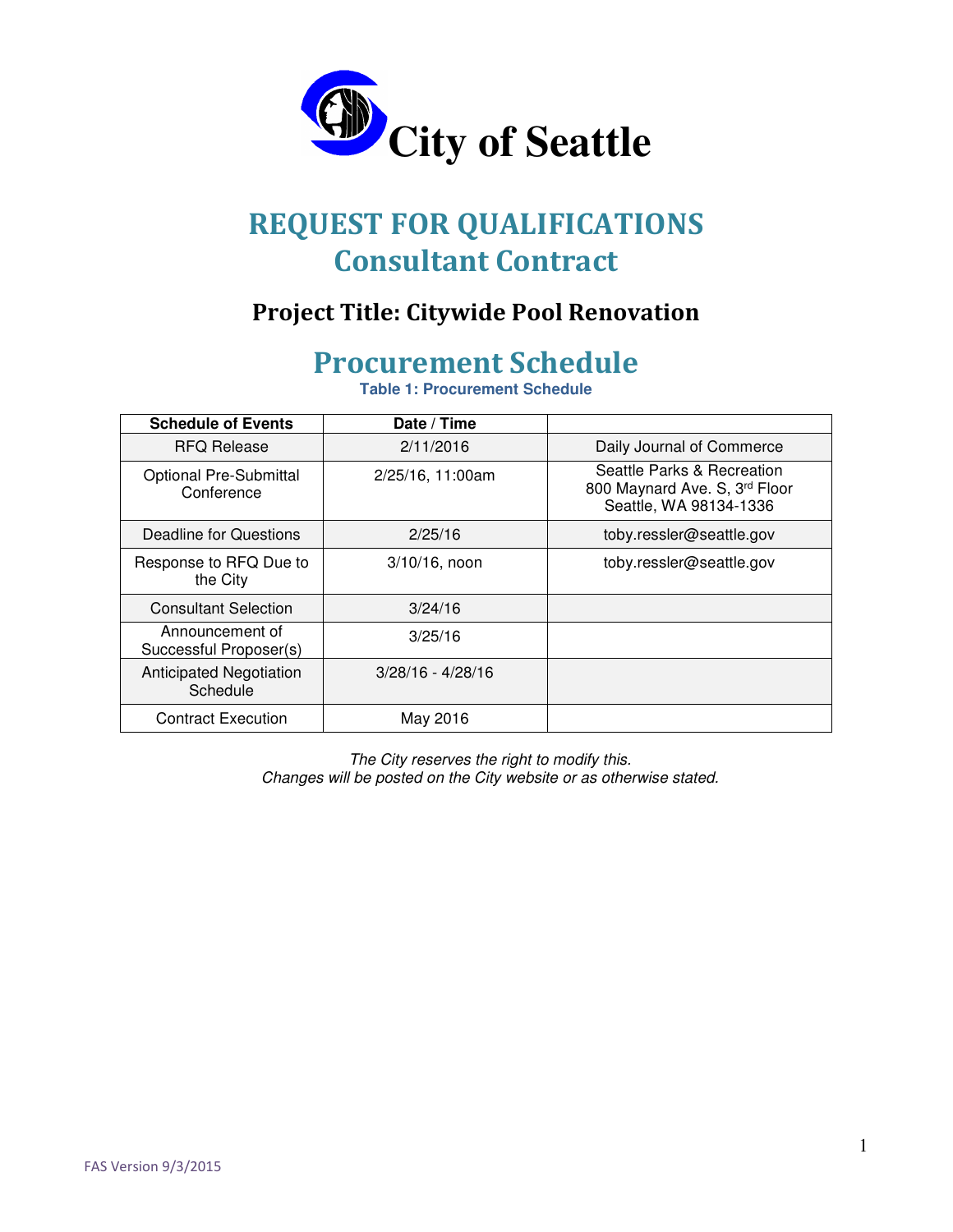# Procurement Contact

#### Project Manager: Toby Ressler, toby.ressler@seattle.gov, 206-615-1482

#### Table 2: Delivery Address

#### It is important to use the correct address for the delivery method you chose.

| <b>Mailing Address</b>        |  |  |  |
|-------------------------------|--|--|--|
| Seattle Parks and Recreation  |  |  |  |
| <b>ATTN: Toby Ressler</b>     |  |  |  |
| 800 Maynard Ave. S, 3rd Floor |  |  |  |
| Seattle, WA 98134-1336        |  |  |  |

Unless authorized by the Project Manager, no other City official or employee may speak for the City regarding this solicitation until award is complete. Any Proposer contacting other City officials or employees does so at Proposer's own risk. The City is not bound by such information.

# Table of Contents

| 2. |  |
|----|--|
| 3. |  |
| 4. |  |
| 5. |  |
| 6. |  |
| 7. |  |
| 8. |  |
| 9. |  |
|    |  |
|    |  |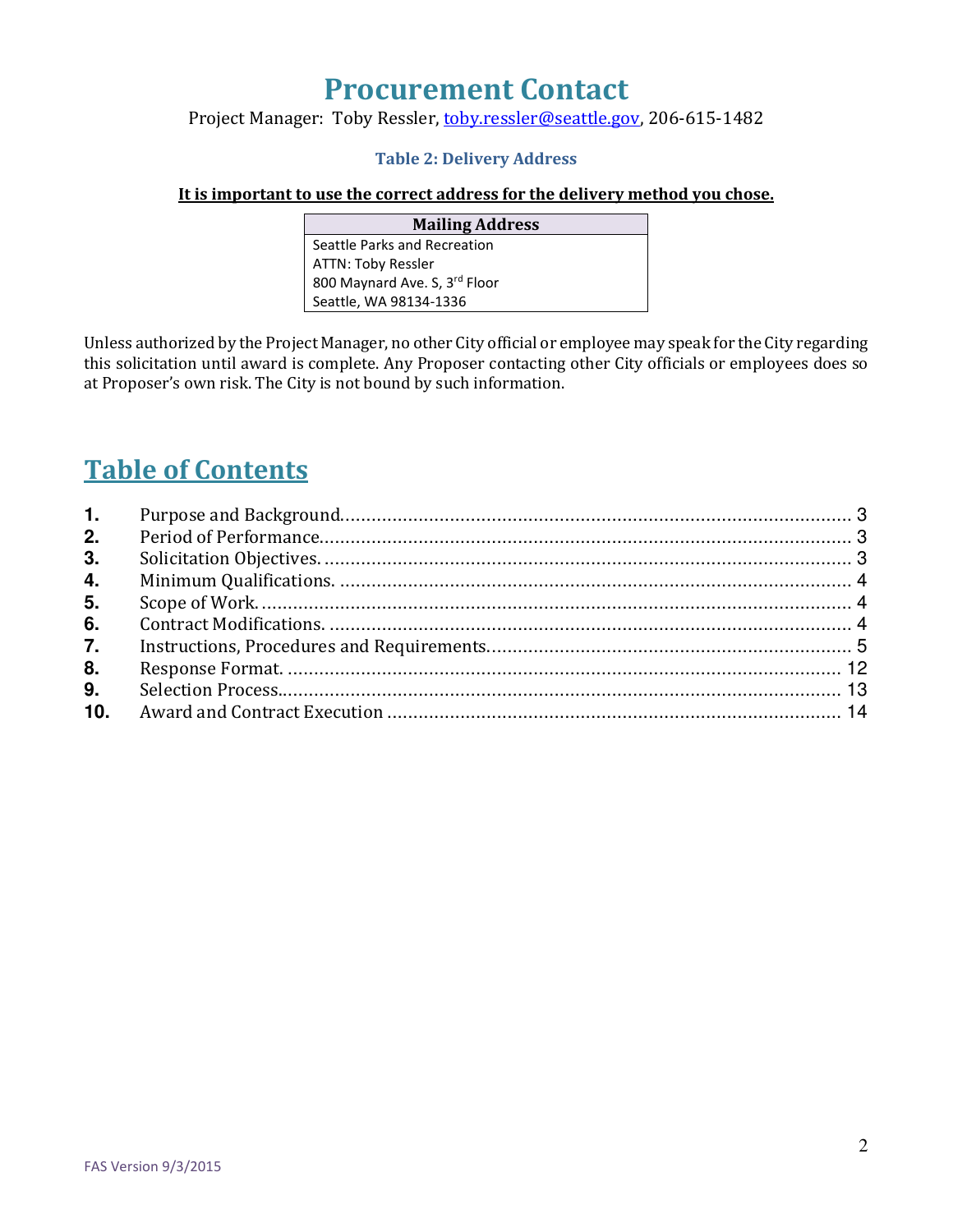### **1. Purpose and Background.**

The purpose of this project is to make needed renovations and necessary upgrades to existing pool facilities in the City of Seattle. There is funding identified (\$1 million in 2016 and \$7 million in 2017/2018) as identified in the Municipal Park District. The location of the pools and projects will be at the following locations:

Ballard Pool - 1471 NW 67th St Helene Madison Pool - 13401 Meridian Ave N Lowery C. Mounger Pool - 2535 32nd Ave W Meadowbrook Pool - 10515 35th Ave NE Medgar Evers Pool - 500 23rd Ave Queen Anne Pool - 1920 1st Ave W Southwest Pool - 2801 SW Thistle St

### **2.** Performance Schedule.

The project duration will start in April 2016 and extend thru August of 2019. The design phase will be expected to be complete with permits, and construction bid documents, by March 2017.

## **3.** Solicitation Objectives.

The City expects to hire a consultant through this consultant team solicitation which will be able to deliver a successful project: The successful consultant team must able to:

- Demonstrate that the consultant team has experience with pool projects and similar scopes of work;
- Demonstrate that the consultant team has experience designing, developing and/or improving recreational pools and experiences with work outlined in Scope of Work section;
- Demonstrate the commitment to a sustainable design including the re-use of existing site materials and the use of recycled and/or locally sourced materials;
- Demonstrate that the consultant team has experience designing and implementing a remedy to address vapor barrier issues;
- Demonstrate that the consultant team has experience securing any and all necessary local, state, and Federal permits;
- Demonstrate that the consultant team has experience with community engagement, public presentation and facilitation to a broad range of stakeholders;
- Demonstrate strong engineering support and the ability to execute any design within the limitations of the existing site constraints;
- Demonstrate an understanding of the relevant codes, current and proposed design guidelines, planning documentation, the City of Seattle Standard Plans for Municipal Construction and the Parks Standard Plans and Specifications. Provide solutions that are economical and feasible for implementation;
- Provide detailed scope statements and necessary drawings to direct a contractor without incurring change order costs;
- Provide skilled consultants that have a strong record and experience, so the City is assured to get dependable, responsive, proven and expert services; and,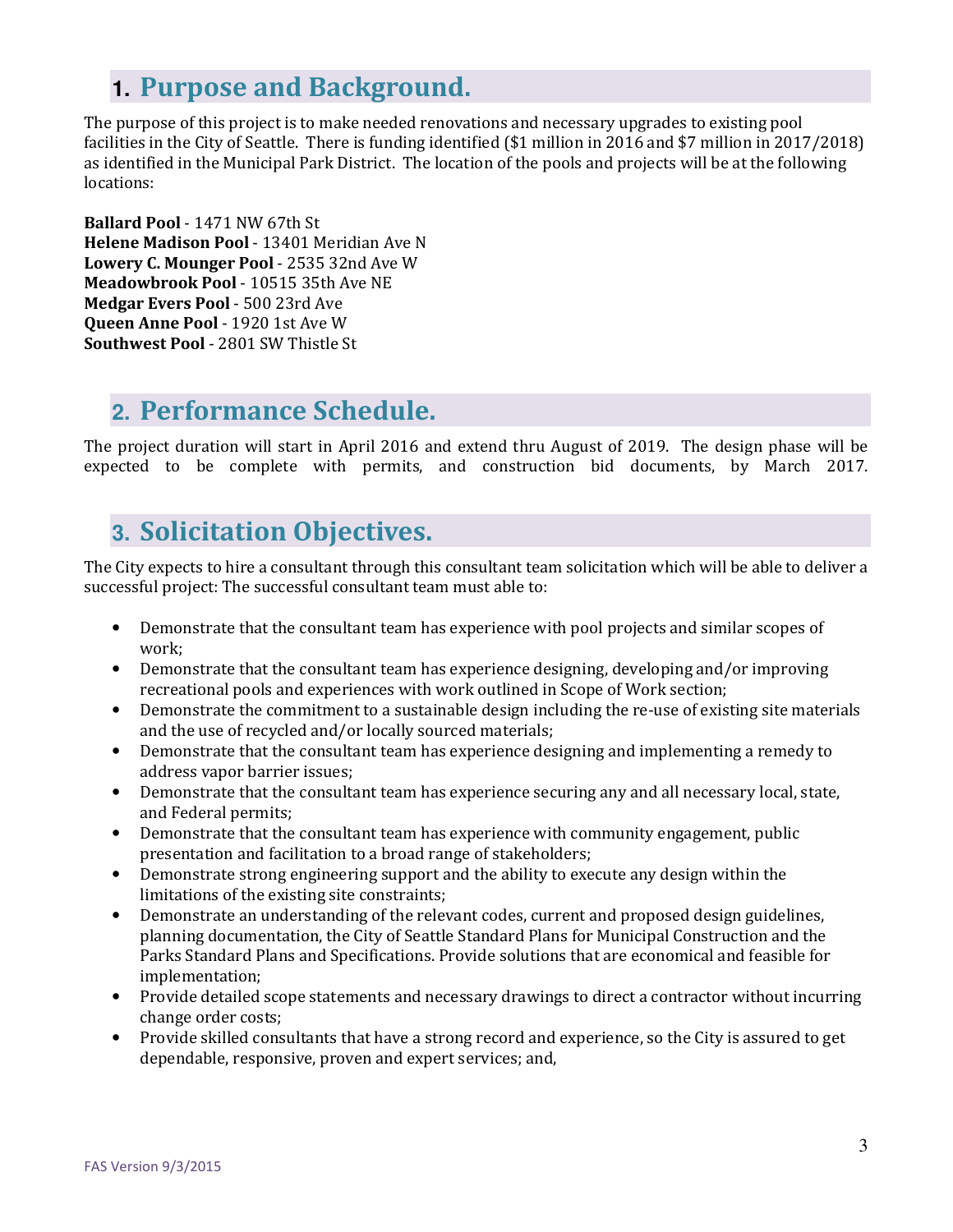## **4.** Minimum Qualifications.

Minimum qualifications are required for a Consultant to be eligible to submit a RFP/RFQ response. Your submittal response must show compliance to these minimum qualifications. Those that are not responsive to these qualifications shall be rejected by the City without further consideration:

- Consultant must have a local office within 50 miles of the greater Seattle area.
- Consultant must have or be able to obtain (prior to contract execution) a valid WA State and City of Seattle business license, and register with the WA Secretary of State Corporations. See sections 7.7 License and Business Tax Requirements.
- Consultant must be able to meet the City of Seattle consultant insurance requirements, per section 7.24, Insurance Requirements and section 10, Attachments.
- Consultant must be a licensed landscape architect, architect and/or engineer in the State of Washington.

## **5. Scope of Work.**

Consultant teams shall review all background information to date to inform the design. Consultant Team will be expected to provide professional services for improvements to the existing pool facilities based on the following scope of work:

#### Roof Intrusive/Vapor Barrier Testing -

The 1999-2000 Condensation Pool Study indicates the potential of condensation in the roof section during winter months. Provide intrusive testing report/study for Ballard, Madison, Meadowbrook, Evers, Queen Anne and Southwest. Utilize this information for roof and wall vapor barrier improvements for each site.

#### Pool Lateral Forces Analysis -

Complete Lateral Forces Analysis to Ballard, Madison, Meadowbrook, Evers, Queen Anne and Southwest. The study should include recommendations for action, further study, and to correct deficiencies.

#### Ballard Pool –

Review and determine necessary improvements to sidewalks, decks, ramps, pool deck and locker rooms. Replace bleachers.

Lighting overhaul is needed due to ongoing problems. Meet code/safety and energy savings.

The DE filter system is in poor condition. Energy savings would be possible by reducing evaporation and heat loss. Replace the filter system with a high rate sand filter. (The DE filter could be used as a surge tank, similar to the Evans Pool system.)

The current pool liner, ca. 1999, is fragile, with on-going maintenance problems. Remove old plaster liner and replace it in pool and spa.

Based on the information determined during roof testing and vapor barrier testing provide necessary design to correct deficiencies.

#### Helene Madison Pool -

Replace composition roof, flat roof, flashing and gutters.

Replace movable bulkhead.

Natatorium concrete deck needs replacement/repairs.

Replace lockers and benches in locker room.

Based on the information determined during roof testing and vapor barrier testing provide necessary design to correct deficiencies.

Remove gypsum board ceiling and batt insulation. Replace with rigid insulation, vapor barrier, plaster and low perm paint.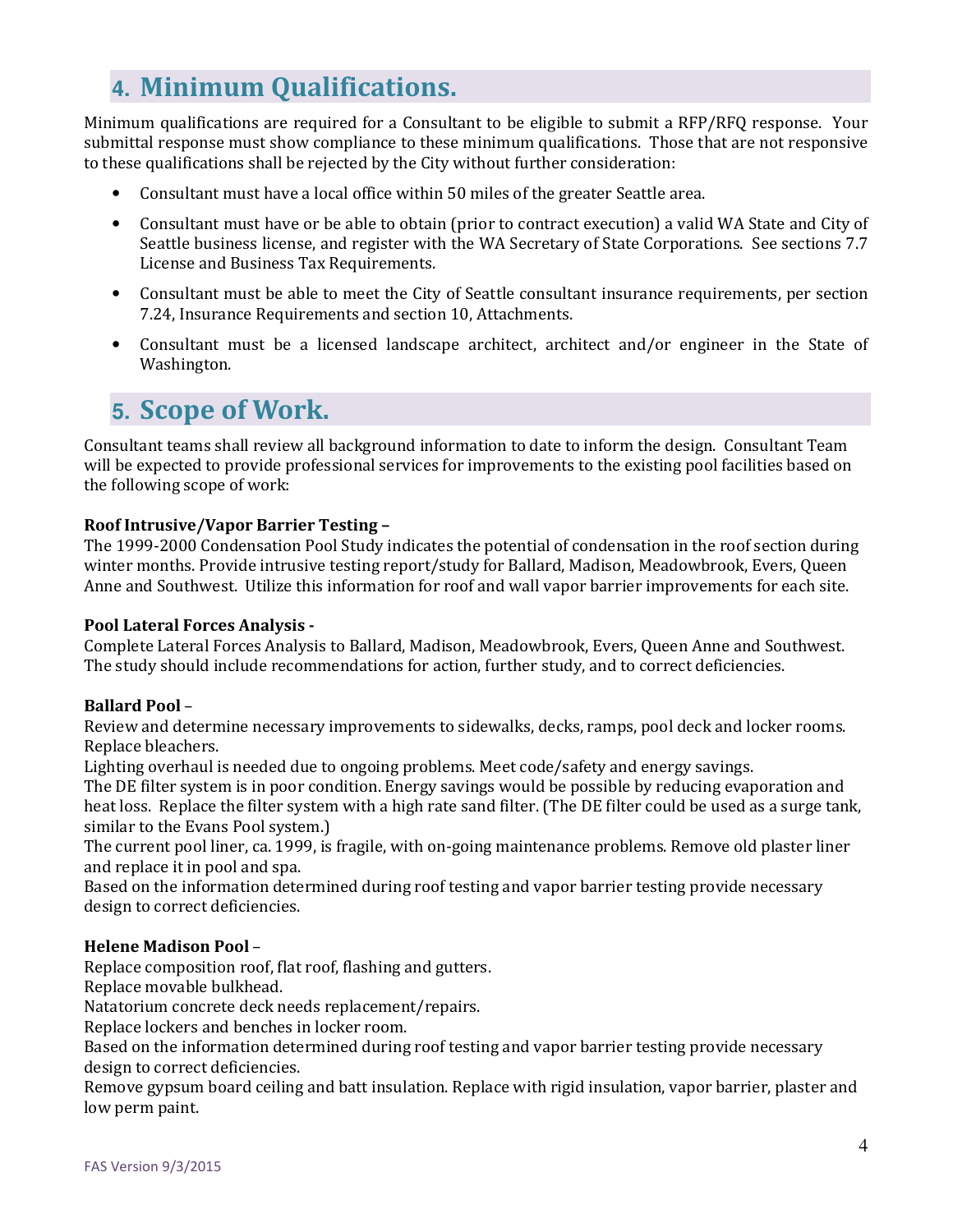#### Lowery C. Mounger Pool –

Replace pool liner.

#### Meadowbrook Pool –

Review and determine necessary improvements to sidewalks, decks, ramps, pool deck and locker rooms. Repair/replace concrete floor deck, replace lockers, and refinish/replace wood benches. Based on the information determined during roof testing and vapor barrier testing provide necessary design to correct deficiencies. Determine necessary exterior improvements to building.

#### Medgar Evers Pool –

Review and determine necessary improvements to sidewalks, decks, ramps, pool deck and locker rooms. Repair/replace concrete floor deck, replace lockers, and refinish/replace wood benches. Based on the information determined during roof testing and vapor barrier testing provide necessary design to correct deficiencies. Replace moveable bulkhead Renovate locker room Remove old plaster liner and replace it in pool and spa.

#### Queen Anne Pool –

Based on the information determined during roof testing and vapor barrier testing provide necessary design to correct deficiencies.

#### Southwest Pool -

Remove old plaster liner and replace it in pool and spa.

Based on the information determined during roof testing and vapor barrier testing provide necessary design to correct deficiencies.

### **6.** Contract Modifications.

The City's standard consultant contract is found at the end of this document.

The City has included a link to its boilerplate contract terms to allow Proposers to be familiar with boilerplate, and the non-negotiable terms before submitting a proposal. The City may negotiate with the highest ranked apparent successful Proposer. The City cannot modify contract provisions mandated by Federal, State or City law to: Equal Benefits, Audit (Review of Vendor Records), WMBE and EEO, Confidentiality, and Debarment or mutual indemnification. Exceptions to those provisions will be summarily disregarded.

## **7.** Procedures and Requirements.

This section details City instructions and requirements for your submittal. The City reserves the right in its sole discretion to reject any Consultant response that fails to comply with the instructions.

#### 7.1 Registration into the Online Business Directory.

If you have not previously done so, register at: http://www.seattle.gov/obd. The City expects all firms to register. Women- and minority- owned firms are asked to self-identify. For assistance, call 206-684-0383.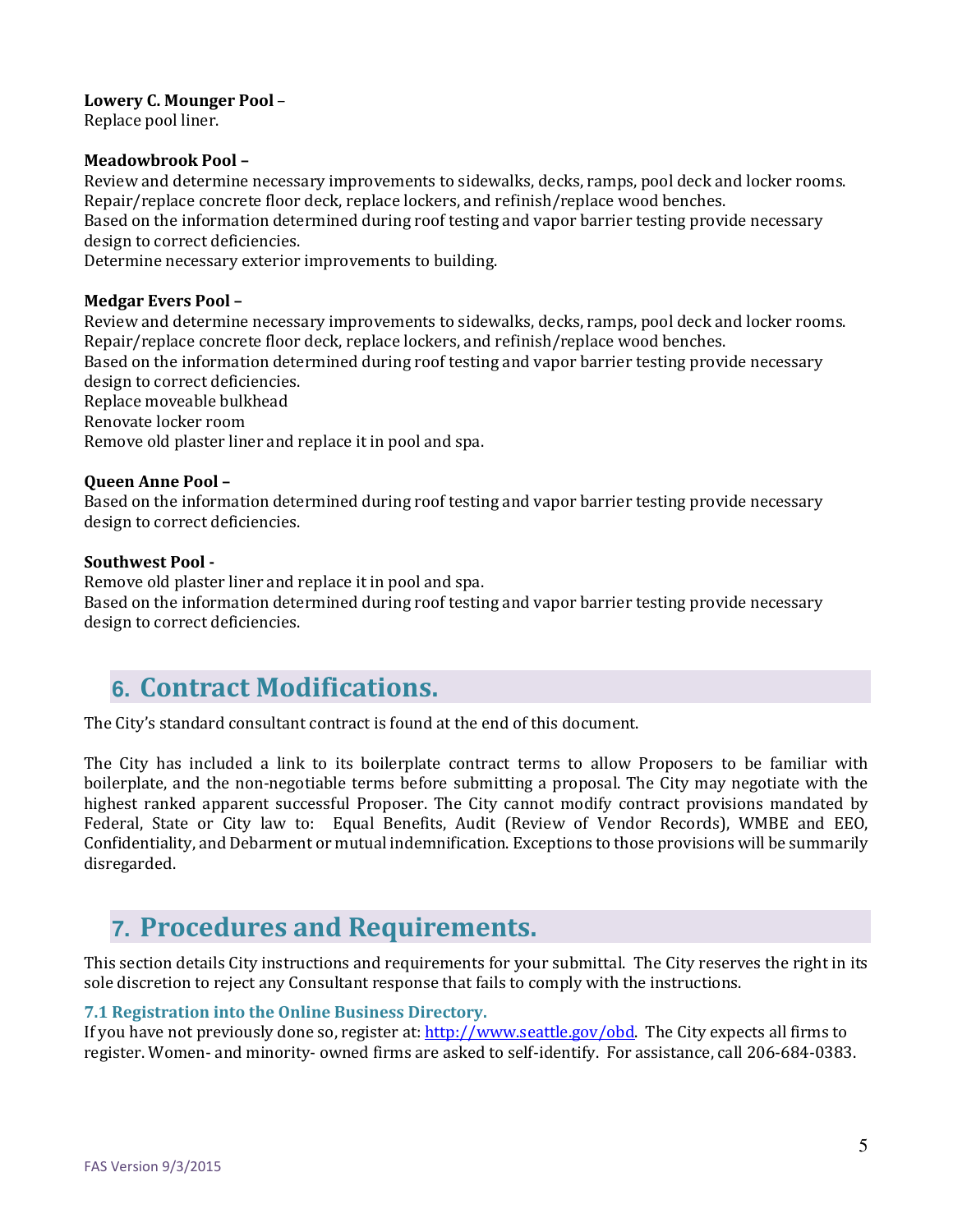#### 7.2 Pre-Submittal Conference OPTIONAL

The City offers an optional pre-submittal conference at the time, date and location on page 1. Proposers are highly encouraged to attend but not required to attend to be eligible to propose. The meeting answers questions about the solicitation and clarify issues. This also allows Proposers to raise concerns. Failure to raise concerns over any issues at this opportunity will be a consideration in any protest filed regarding such items known as of this pre-proposal conference.

#### 7.3 Questions.

Proposers may submit written questions to the Project Manager until the deadline stated on page 1. The City prefers questions be through e-mail to the City Project Manager. Failure to request clarification of any inadequacy, omission, or conflict will not relieve the Consultant of responsibilities under in any subsequent contract. It is the responsibility of the interested Consultant to assure they receive responses to Questions if any are issued.

#### 7.4 Changes to the RFP/RFQ.

The City may make changes to this RFP/RFQ if, in the sole judgment of the City, the change will not compromise the City's objectives in this solicitation. Any change to this RFP/RFQ will be made by formal written addendum issued by the City's Project Manager and shall become part of this RFP/RFQ.

#### 7.5 Receiving Addenda and/or Question and Answers.

It is the obligation and responsibility of the Consultant to learn of addenda, responses, or notices issued by the City. Some third-party services independently post City of Seattle solicitations on their websites. The City does not guarantee that such services have accurately provided all the information published by the City.

All submittals sent to the City may be considered compliant with or without specific confirmation from the Consultant that any and all addenda was received and incorporated into your response. However, the Project Manager reserves the right to reject any submittal that does not fully incorporate Addenda that is critical to the project.

#### 7.6 Proposal Submittal.

- a. Proposals must be received by the City no later than the date and time on page 1 except as revised by Addenda.
- b. All pages are to be numbered sequentially, and closely follow the requested formats.
- c. The City HAS page limits specified in the submittal instructions section. Any pages that exceed the page limit will be excised from the document for purposes of evaluation.
- d. The submitter has full responsibility to ensure the response arrives at the City within the deadline. A response delivered after the deadline may be rejected unless waived as immaterial by the City given specific fact-based circumstances.

#### Hard Copy Submittal.

Submit one original (1) bound copy, and one (1) electronic CD copy of the response. The City will not accept Fax and CD copies as an alternative to the paper or electronic e-mail copy submittal. If a CD or fax version is delivered to the City, the paper or electronic e-mail copy will be the only official version accepted by the City. Delivery is to the location specified on Page 2, Table 2.

a. Hard-copy responses should be in a sealed box or envelope marked and addressed with the City contact person name, the solicitation title and number. If submittals are not marked, the Proposer has risks of the response being misplaced and not properly delivered.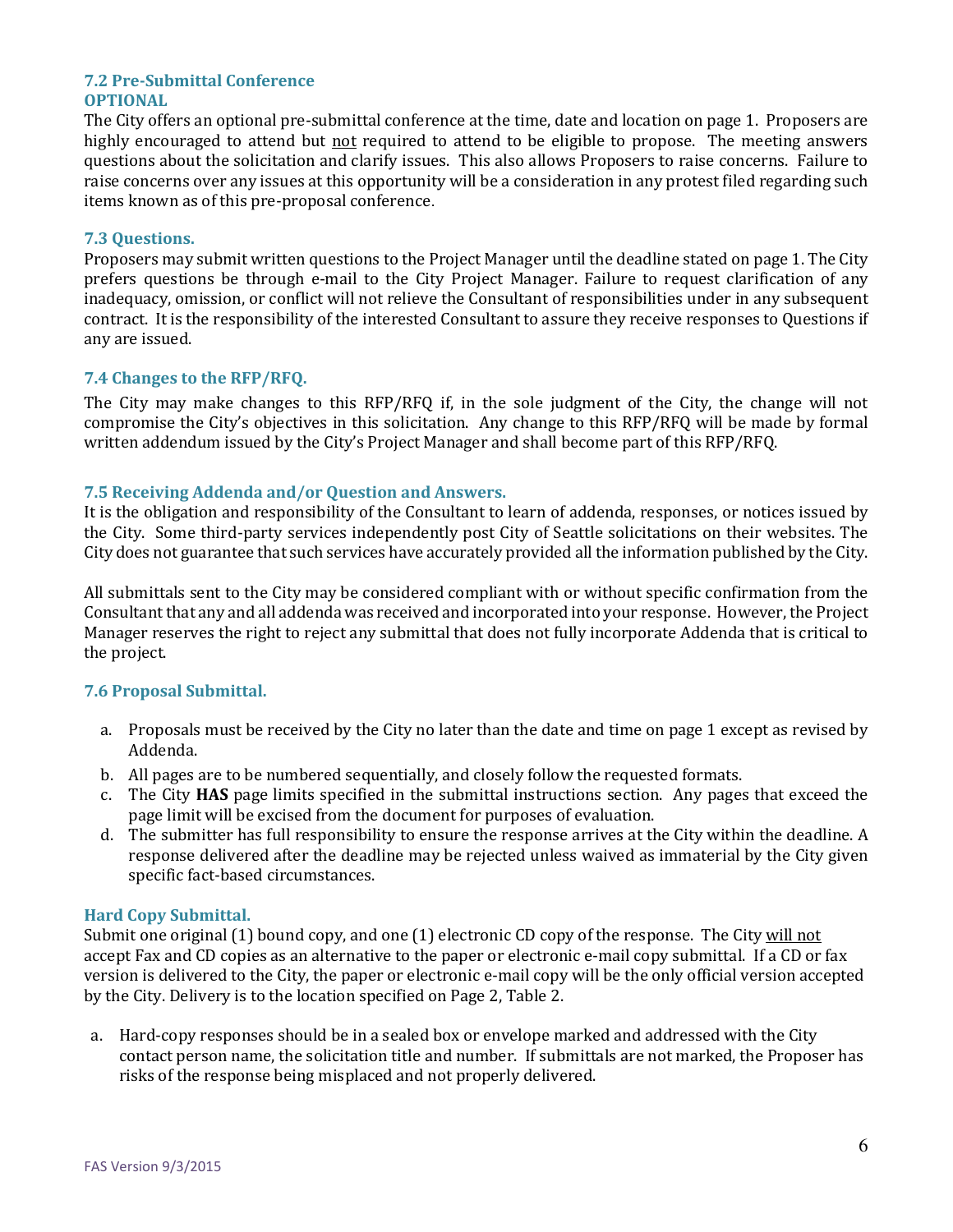- b. The Submittal may be hand-delivered or otherwise be received by the Program Administrator at the address provided, by the submittal deadline. Delivery errors will result without careful attention to the proper address.
- c. Please do not use plastic or vinyl binders or folders. The City prefers simple, stapled paper copies. If a binder or folder is essential due to the size of your submission, you use fully 100% recycled stock. Such binders are available from Keeney's Office Supply at 425-285-0541 or Complete Office Solutions at 206- 628-0059.

#### Electronic Submittal.

The City allows and will accept an electronic submittal, in lieu of an official paper submittal.

- a. The electronic submittal is e-mailed to the City contact (see page 2), by the deadline (Procurement Schedule, Table 1, Page 1 or as otherwise amended).
- b. Title the e-mail so it won't be lost in an e-mail stream.
- c. Any risks associated are borne by the Proposer.
- d. The City e-mail system will allow documents up to 20 Megabytes.
- e. If the Proposer also submits a hard-copy, the hard copy has precedence.

#### 7.7 License and Business Tax Requirements.

The Consultant must meet all applicable licensing requirements immediately after contract award or the City may reject the Consultant. Companies must license, report and pay revenue taxes for the Washington State business License (UBI#) and Seattle Business License, if required by law. Carefully consider those costs before submitting an offer, as the City will not separately pay or reimburse such costs.

#### Seattle Business Licensing and associated taxes.

- a. If you have a "physical nexus" in the city, you must obtain a Seattle Business license and pay all taxes due before the Contract can be signed.
- b. A "physical nexus" means you have physical presence, such as: a building/facility in Seattle, you make sales trips into Seattle, your own company drives into Seattle for product deliveries, and/or you conduct service work in Seattle (repair, installation, service, maintenance work, on-site consulting, etc).
- c. We provide a link to the Consultant Questionnaire Form in our submittal package items later in this RFP, and it will ask you to specify if you have "physical nexus".
- d. All costs for any licenses, permits and Seattle Business License taxes owed shall be borne by the Consultant and not charged separately to the City.
- e. The apparent successful Consultant(s) must immediately obtain the license and ensure all City taxes are current, unless exempted by City Code due to reasons such as no physical nexus. Failure to do so will cause rejection of the submittal.
- f. The City of Seattle Application for a Business License can be found here: http://www.seattle.gov/Documents/Departments/FAS/Licensing/Seattle-business-licenseapplication.pdf
- g. You can find Business License Application help here:**http:/www.seattle.gov/licenses/get-a-business**license/license-application-help
- h. Self-Filing You can pay your license and taxes on-line using a credit card https://dea.seattle.gov/self/
- i. For Questions and Assistance, call the Revenue and Consumer Protection (RCP) office which issues business licenses and enforces licensing requirements. The general e-mail is real estatle.gov. The main phone is 206-684-8484.
- j. The licensing website is http://www.seattle.gov/licenses
- k. The City of Seattle website allows you to apply and pay on-line with a Credit Card if you choose.
- l. If a business has extraordinary balances due on their account that would cause undue hardship to the business, the business can contact the RCA office at rca@seattle.gov to request additional assistance.
- m. Those holding a City of Seattle Business license may be required to report and pay revenue taxes to the City. Such costs should be carefully considered by the Consultant prior to submitting your offer. When allowed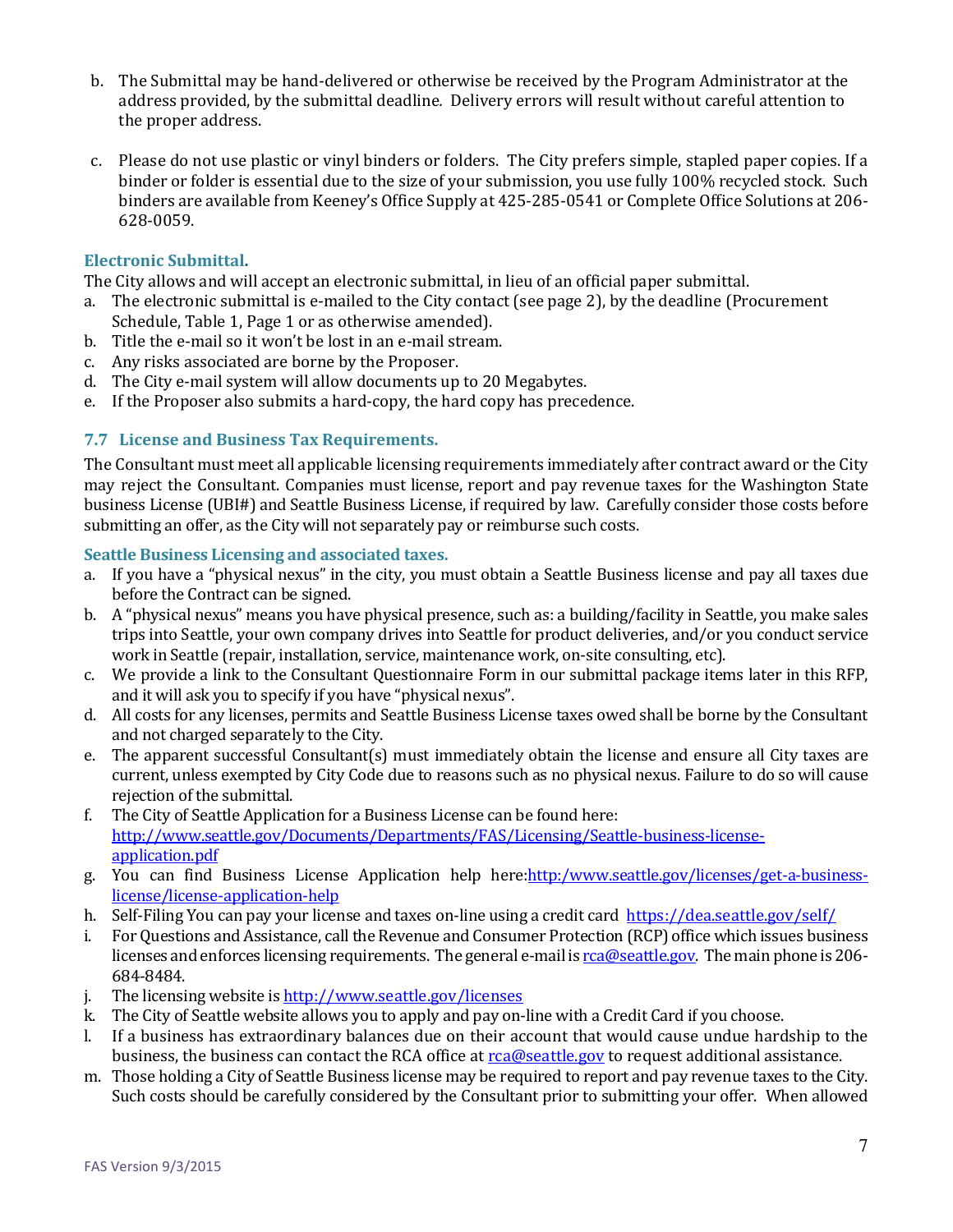by City ordinance, the City will have the right to retain amounts due at the conclusion of a contract by withholding from final invoice payments.

State Business Licensing. Before the contract is signed, you must have a State of Washington business license (a "Unified Business Identifier" known as a UBI#). If the State of Washington has exempted your business from State licensing (some foreign companies are exempt and sometimes, the State waives licensing because the company has no physical presence in the State), then submit proof of that exemption to the City. All costs for any licenses, permits and associated tax payments due to the State because of licensing shall be borne by the Consultant and not charged separately to the City. Instructions and applications are at http://bls.dor.wa.gov/file.aspx and the State of Washington Department of Revenue is available at 1-800-647- 7706.

Federal Excise Tax. The City is exempt from Federal Excise Tax (Certificate of Registry #9173 0099K exempts the City).

#### 7.8 Proposer Responsibility to Provide Full Response.

It is the Proposer's responsibility to respond that does not require interpretation or clarification by the City. The Proposer is to provide all requested materials, forms and information. The Proposer is to ensure the materials submitted properly and accurately reflects the Proposer's offering. During scoring and evaluation (prior to interviews if any), the City will rely upon the submitted materials and shall not accept materials from the Proposer after the RFP/RFQ deadline; this does not limit the City right to consider additional information (such as references that are not provided by the Proposer but are known to the City, or past City experience with the consultant), or to seek clarifications as needed.

#### 7.9 No Guaranteed Utilization.

The City does not guarantee utilization of any contract(s) awarded through this RFP/RFQ process. The solicitation may provide estimates of utilization; such information is for Consultant convenience and not a usage guarantee. The City reserves the right to multiple or partial awards, and/or to order work based on City needs. The City may turn to other appropriate contract sources or supplemental contracts, to obtain these same or similar services. The City may re-solicit for new additions to the Consultant pool. Use of such supplemental contracts does not limit the right of the City to terminate existing contracts for convenience or cause.

#### 7.10 Expansion Clause.

The contract limits expansion of scope and new work not expressly provided for within the RFP/RFQ.

Expansion for New Work (work not specified within the original Scope of Work Section of this Agreement, and/or not specified in the original RFP as intended work for the Agreement) must comply with the following:

(a) New Work is not reasonable to solicit separately; (b) is for reasonable purpose; (c) was not reasonably known by the City or Consultant at time of solicitation or was mentioned as a possibility in the solicitation (i.e. future phases of work, or a change in law); (d) is not significant enough to be regarded as an independent body of work; (e) would not attract a different field of competition; and (f) does not vary the identity or purpose of the Agreement. The City may make exceptions for immaterial changes, emergency or sole source conditions, or other situations required in City opinion. Certain changes are not subject to these limitations, such as additional phases of Work anticipated during solicitation, time extensions, and Work Orders issued on an On-Call contract. Expansion must be mutually agreed and issued by the City through written Addenda. New Work performed before an authorizing Amendment may not be eligible for payment.

#### 7.11 Right to Award to next ranked Consultant.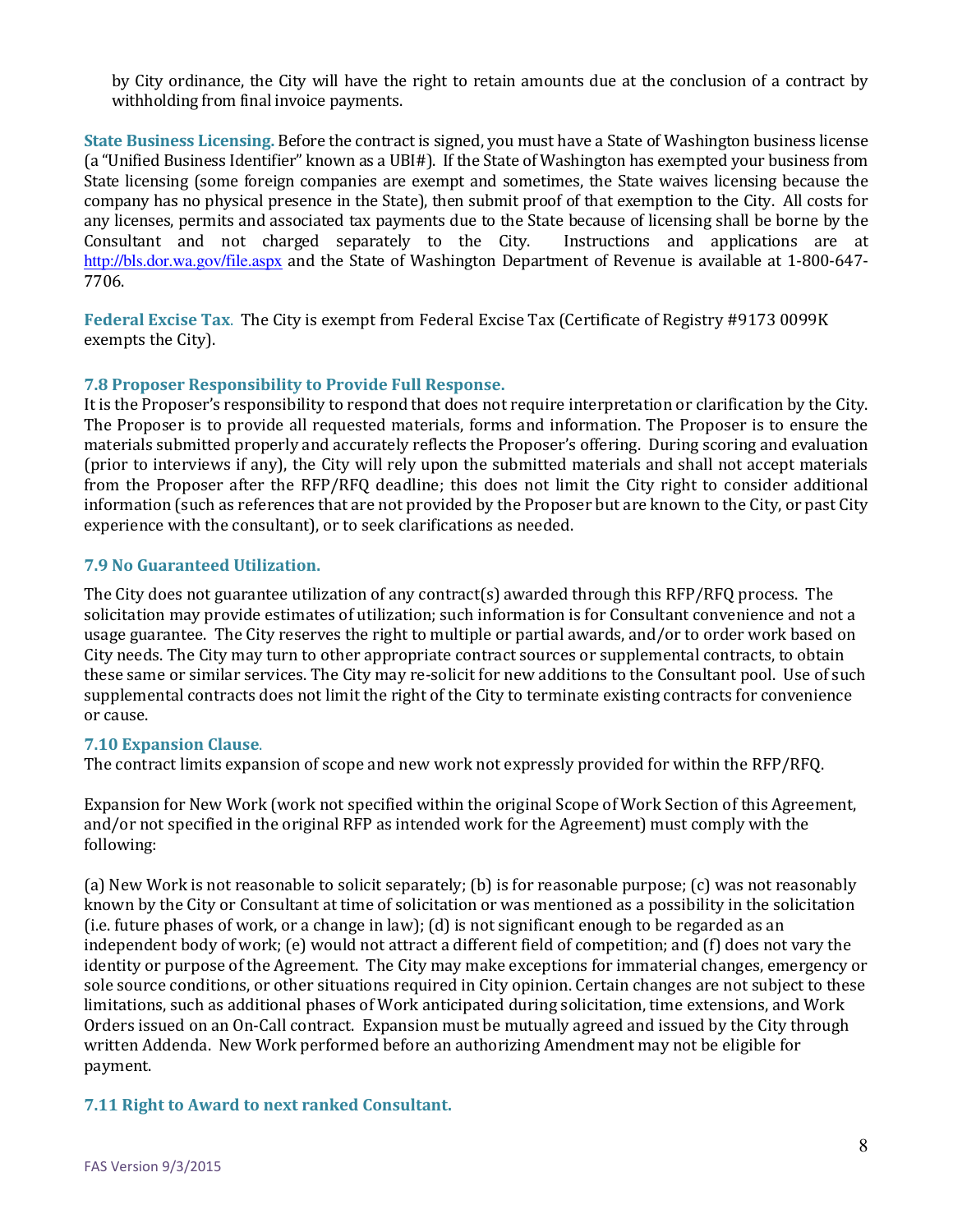If a contract is executed resulting from this solicitation and is terminated within 90-days, the City may return to the solicitation process to award to the next highest ranked responsive Consultant by mutual agreement with such Consultant. New awards thereafter are also extended this right.

#### 7.12 Negotiations.

The City may open discussions with the apparent successful Proposer, to negotiate costs and modifications to align the proposal or contract to meet City needs within the scope sought by the solicitation.

#### 7.13 Effective Dates of Offer.

Solicitation responses are valid until the City completes award. Should any Proposer object to this condition, the Proposer must object prior to the Q&A deadline on page 1.

#### 7.14 Cost of Preparing Proposals.

The City is not liable for costs incurred by the Proposer to prepare, submit and present proposals, interviews and/or demonstrations.

#### 7.15 Readability.

The City's ability to evaluate proposals is influenced by the organization, detail, comprehensive material and readable format of the response.

#### 7.16 Changes or Corrections to Proposal Submittal.

Prior to the submittal due date, a Consultant may change its proposal, if initialed and dated by the Consultant. No changes are allowed after the closing date and time.

#### 7.17 Errors in Proposals.

Proposers are responsible for errors and omissions in their proposals. No error or omission shall diminish the Proposer's obligations to the City.

#### 7.18 Withdrawal of Proposal.

A submittal may be withdrawn by written request of the submitter.

#### 7.19 Rejection of Proposals.

The City may reject any or all proposals with no penalty. The City may waive immaterial defects and minor irregularities in any submitted proposal.

#### 7.20 Incorporation of RFP/RFQ and Proposal in Contract.

This RFP/RFQ and Proposer's response, including promises, warranties, commitments, and representations made in the successful proposal once accepted by the City, are binding and incorporated by reference in the City's contract with the Proposer.

#### 7.21 Independent Contractor.

The Consultant works as an independent contractor. The City will provide appropriate contract management, but that does not constitute a supervisory relationship to the consultant. Consultant workers are prohibited from supervising City employees or from direct supervision by a City employee. Prohibited supervision tasks include conducting a City of Seattle Employee Performance Evaluation, preparing and/or approving a City of Seattle timesheet, administering employee discipline, and similar supervisory actions.

Contract workers shall not be given City office space unless expressly provided for below, and in no case shall such space be provided for over 36 months without specific authorization from the City Project Manager.

The City will not provide space in City offices for performance of this work. Consultants will perform most work from their own office space or the field.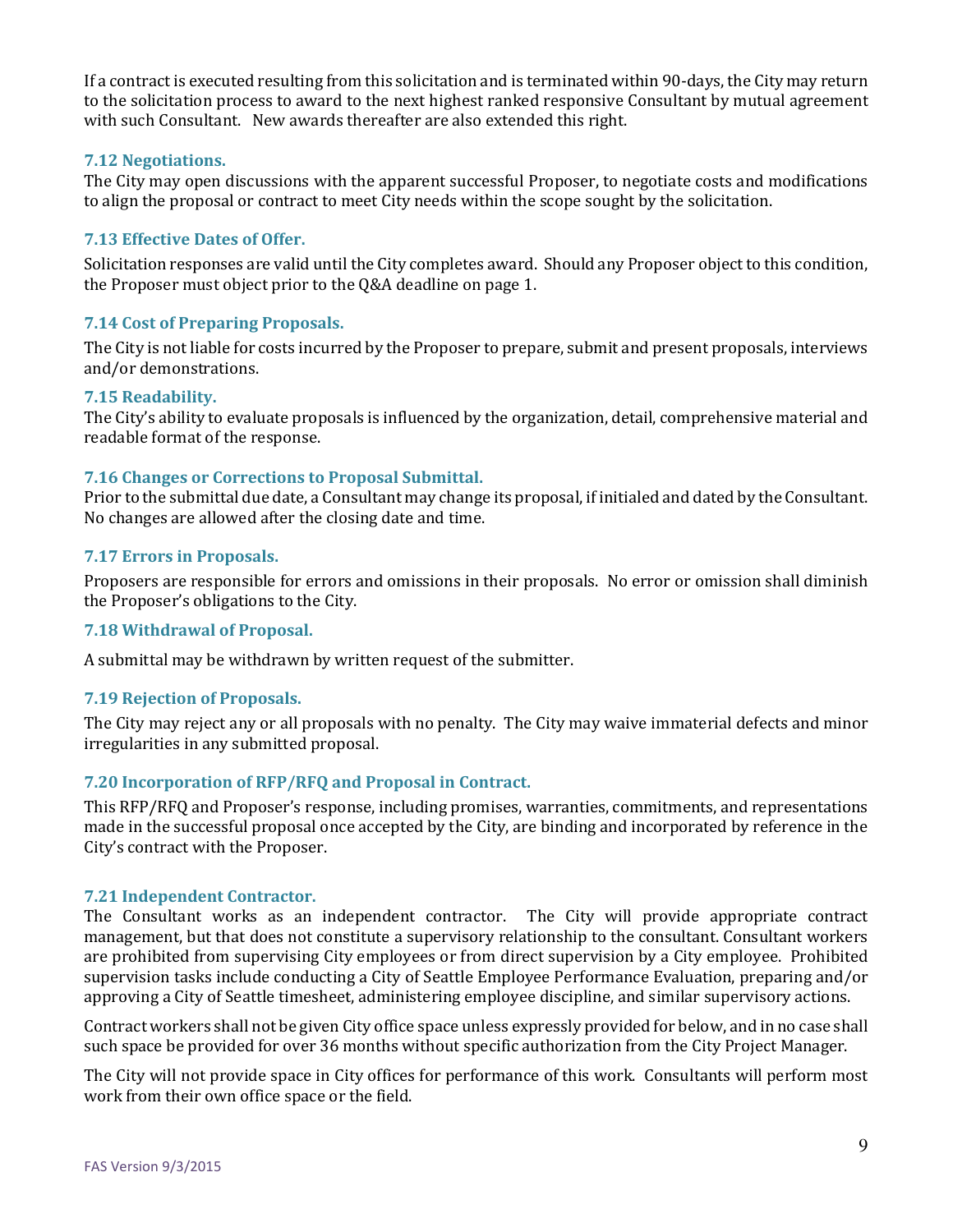#### 7.22 Equal Benefits.

Seattle Municipal Code Chapter 20.45 (SMC 20.45) requires consideration of whether Proposers provide health and benefits that are the same or equivalent to the domestic partners of employees as to spouses of employees, and of their dependents and family members. The Consultant Questionnaire requested in the Submittal instructions includes materials to designate your equal benefits status.

#### 7.23 Women and Minority Subcontracting.

The Mayor's Executive Order and City ordinance require the maximum practicable opportunity for successful participation of minority and women-owned subcontracts. All proposers must agree to SMC Chapter 20.42, and seek meaningful subcontracting opportunities with WMBE firms. The City requires a plan for including minority- and women-owned firms, which becomes a material part of the contract. The Plan must be responsive in the opinion of the City, which means a meaningful and successful search and commitments to include WMBE firms for subcontracting work. They City reserves the right to improve the Plan with the winning Consultant before contract execution. Consultants should use selection methods and strategies sufficiently effective for successful WMBE participation. At City request, Consultants must furnish evidence such as copies of agreements with WMBE subcontractors either before contract execution or during contract performance. The winning Consultant must request written approval for changes to the Inclusion Plan once it is agreed upon. This includes changes to goals, subconsultant awards and efforts.

#### 7.24 Insurance Requirements.

Any special insurance requirements are provided as an Attachment. If attached, provide proof of insurance to the City before Contract execution. The City will remind the apparent successful Proposer in the Intent to Award letter. The apparent successful Proposer must promptly provide proof of insurance to the City Project Manager.

Consultants are encouraged to immediately contact their Broker to begin preparation of the required insurance documents, if the Consultant is selected as a finalist. Proposers may elect to provide the requested insurance documents within their Proposal.

#### 7.25 Proprietary Materials.

The State of Washington's Public Records Act (Release/Disclosure of Public Records) Under Washington State Law (reference RCW Chapter 42.56, the Public Records Act) all materials received or created by the City of Seattle are considered public records. These records include but are not limited to bid or proposal submittals, agreement documents, contract work product, or other bid material.

The State of Washington's Public Records Act requires that public records must be promptly disclosed by the City upon request unless that RCW or another Washington State statute specifically exempts records from disclosure. Exemptions are narrow and explicit and are listed in Washington State Law (Reference RCW 42.56 and RCW 19.108).

Bidders/proposers must be familiar with the Washington State Public Records Act and the limits of record disclosure exemptions. For more information, visit the Washington State Legislature's website at http://app.leg.wa.gov/rcw/default.aspx?cite=42.56.

If you have any questions about disclosure of the records you submit with your bid, please contact the Project Manager named in this document.

#### Marking Your Records Exempt from Disclosure (Protected, Confidential, or Proprietary)

As mentioned above, all City of Seattle offices ("the City") are required to promptly make public records available upon request. However, under Washington State Law some records or portions of records are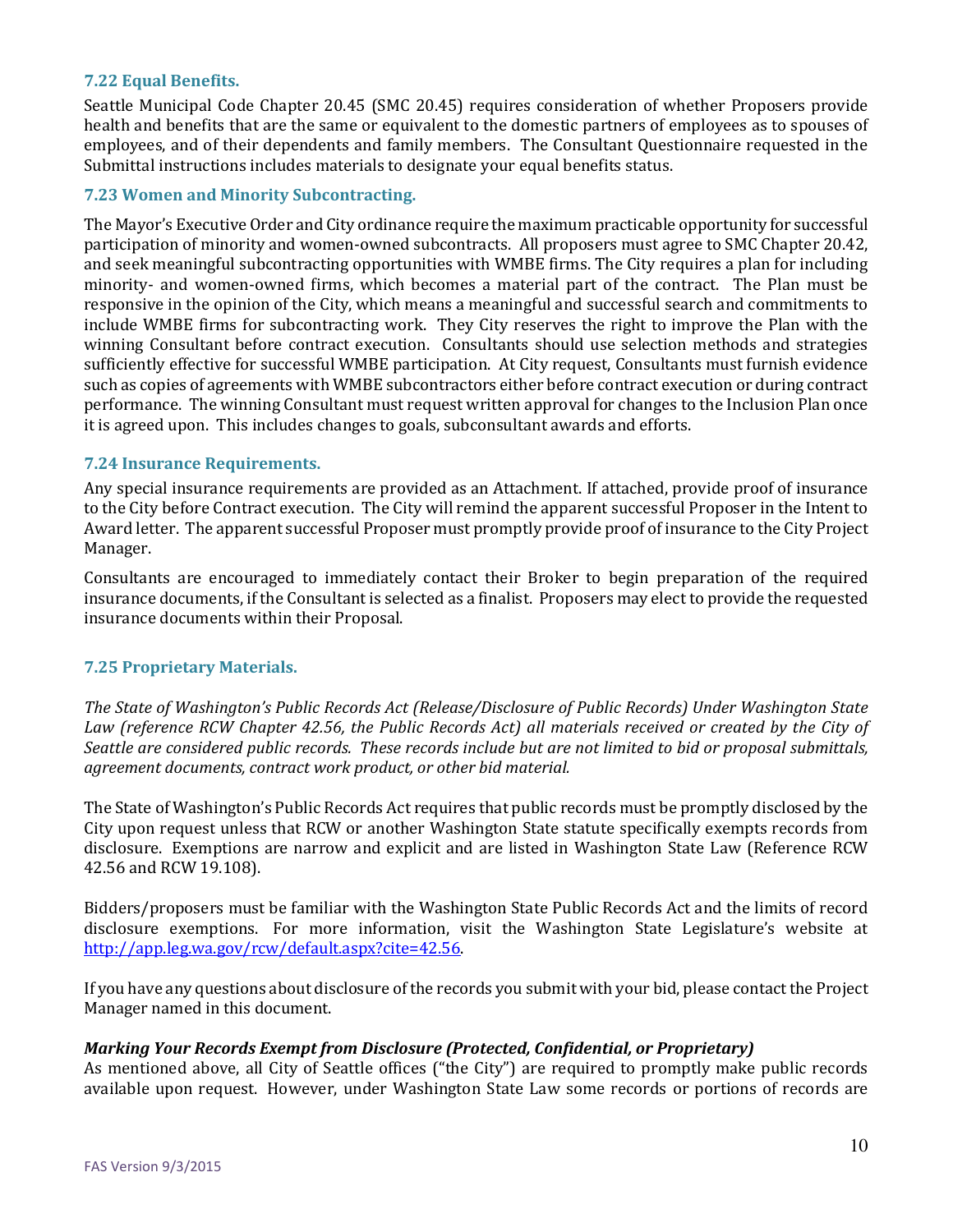considered legally exempt from disclosure and can be withheld. A list and description of records identified as exempt by the Public Records Act can be found in RCW 42.56 and RCW 19.108.

If you believe any of the records you are submitting to the City as part of your bid/proposal or contract work products, are exempt from disclosure you can request that they not be released before you receive notification. To do so you must complete the City Non-Disclosure Request Form ("the Form") provided by City Purchasing (see attached) and very clearly and specifically identify each record and the exemption(s) that may apply. (If you are awarded a City contract, the same exemption designation will carry forward to the contract records.)

The City will not withhold materials from disclosure simply because you mark them with a document header or footer, page stamp, or a generic statement that a document is non-disclosable, exempt, confidential, proprietary, or protected. Do not identify an entire page as exempt unless each sentence is within the exemption scope; instead, identify paragraphs or sentences that meet the specific exemption criteria you cite on the Form. Only the specific records or portions of records properly listed on the Form will be protected and withheld for notice. All other records will be considered fully disclosable upon request.

If the City receives a public disclosure request for any records you have properly and specifically listed on the Form, the City will notify you in writing of the request and will postpone disclosure. While it is not a legal obligation, the City, as a courtesy, will allow you up to ten business days to file a court injunction to prevent the City from releasing the records (reference RCW 42.56.540). If you fail to obtain a Court order within the ten days, the City may release the documents.

The City will not assert an exemption from disclosure on your behalf. If you believe a record(s) is exempt from disclosure you are obligated to clearly identify it as such on the Form and submit it with your solicitation. Should a public record request be submitted to City Purchasing for that record(s), you can then seek an injunction under RCW 42.56 to prevent release. By submitting a bid document, the bidder acknowledges this obligation; the proposer also acknowledges that the City will have no obligation or liability to the proposer if the records are disclosed.

#### Requesting Disclosure of Public Records

The City asks bidders and their companies to refrain from requesting public disclosure of bids until an intention to award is announced. This measure is intended to protect the integrity of the solicitation process particularly during the evaluation and selection process or in the event of a cancellation or resolicitation. With this preference stated, the City will continue to be responsive to all requests for disclosure of public records as required by State Law. If you do wish to make a request for records, please address your request in writing to the Project Manager named in this document.

#### 7.26 Ethics Code.

Please familiarize yourself with the City Ethics code: http://www.seattle.gov/ethics/etpub/et\_home.htm. For an in depth explanation of the City's Ethics Code for Contractors, Vendors, Customers and Clients, please visit: http://www.seattle.gov/ethics/etpub/faqcontractorexplan.htm. Any questions should be addressed to Seattle Ethics and Elections Commission at 206-684-8500.

#### No Gifts and Gratuities.

Consultants shall not directly or indirectly offer anything (such as retainers, loans, entertainment, favors, gifts, tickets, trips, favors, bonuses, donations, special discounts, work, or meals) to any City employee, volunteer or official, if it is intended or may appear to a reasonable person to be intended to obtain or give special consideration to the Consultant. An example is giving a City employee sporting event tickets to a City employee on the evaluation team of a solicitation to which you submitted. The definition of what a "benefit" would be is broad and could include not only awarding a contract but also the administration of the contract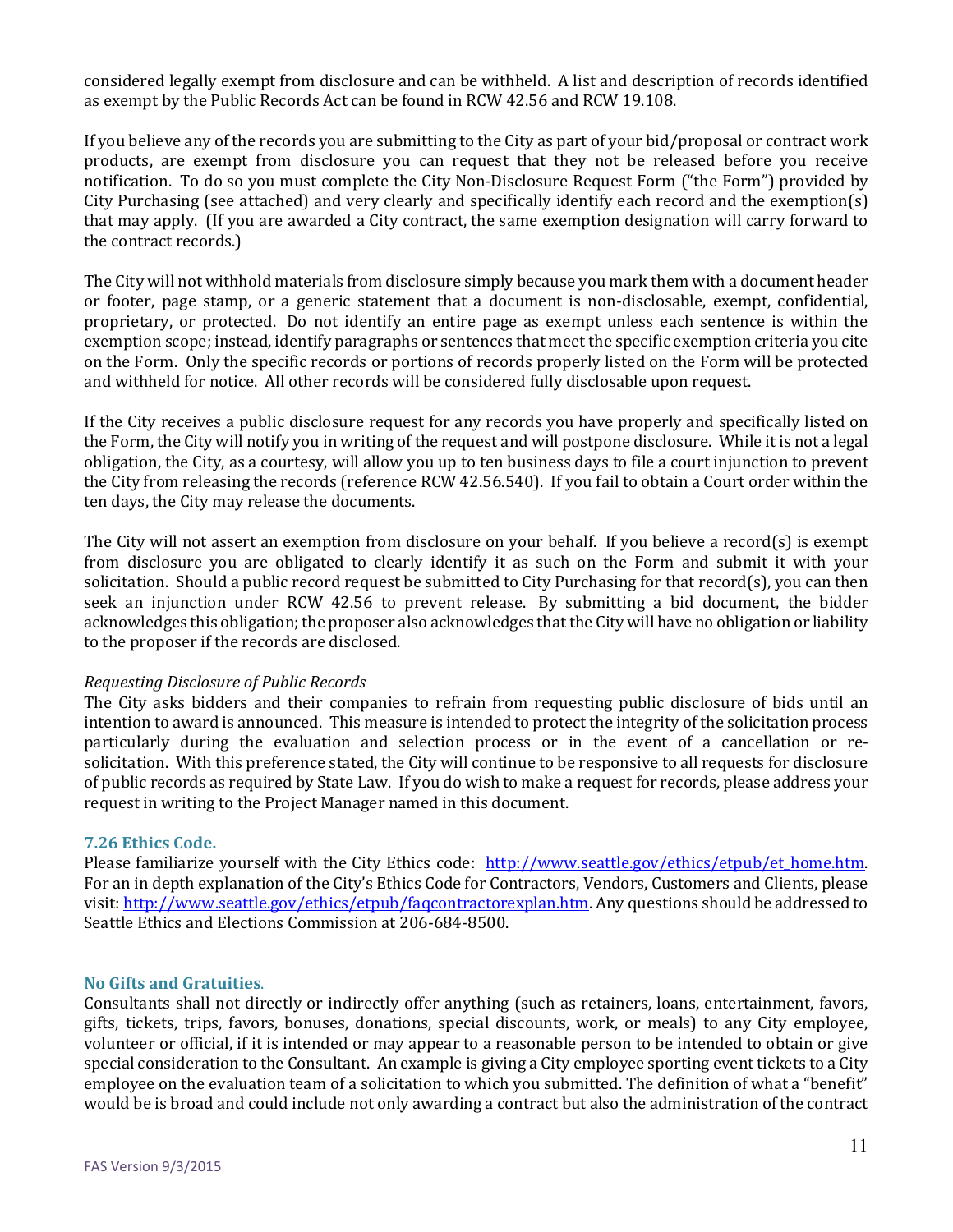or evaluating contract performance. The rule works both ways, as it also prohibits City employees from soliciting items from Consultants. Promotional items worth less than \$25 may be distributed by the Consultant to City employees if the Consultant uses the items as routine and standard promotions for the business.

#### Involvement of Current and Former City Employees.

The Consultant Questionnaire within your submittal documents prompts you to disclose any current or former City employees, official or volunteer, that is working or assisting on solicitation of City business or on completion of an awarded contract. Update that information during the contract.

#### Contract Workers with over 1,000 Hours.

The Ethics Code applies to Consultant workers that perform over 1,000 cumulative hours on any City contract during any 12-month period. Any such employee must abide by the City Ethics Code. The Consultant is to be aware and familiar with the Ethics Code accordingly.

#### No Conflict of Interest.

Consultant (including officer, director, trustee, partner or employee) must not have a business interest or a close family or domestic relationship with any City official, officer or employee who was, is, or will be involved in selection, negotiation, drafting, signing, administration or evaluating Consultant performance. The City shall make sole determination as to compliance.

#### 7.27 Background Checks and Immigrant Status.

The City has strict policies regarding the use of Background checks, criminal checks and immigrant status for contract workers. The policies are incorporated into the contract and available for viewing on-line at http://www.seattle.gov/business/WithSeattle.htm

### **8.** Response Materials and Submittal.

Prepare your response as follows. Use the following format and provide all attachments. Failure to provide all information below on proper forms and in order requested, may cause the City to reject your response.

#### 1. Letter of interest (optional).

- 2. Legal Name: Submit a certificate, copy of web-page, or documentation from the Secretary of State in which you incorporated that shows your company legal name. Many companies use a "Doing Business As" name or nickname in daily business; the City requires the legal name for your company. When preparing all forms below, use the proper company legal name. Your company's legal name can be verified through the State Corporation Commission in the state in which you were established, which is often located within the Secretary of State's Office for each state. For the State of Washington, see http://www.secstate.wa.gov/corps/
- **3. Minimum Qualifications:** Provide a single page that lists each Minimum Qualification, and exactly how you achieve each minimum qualification. Remember that the determination you have achieved all the minimum qualifications is made from this page. The Project Manager is not obligated to check references or search other materials to make this decision.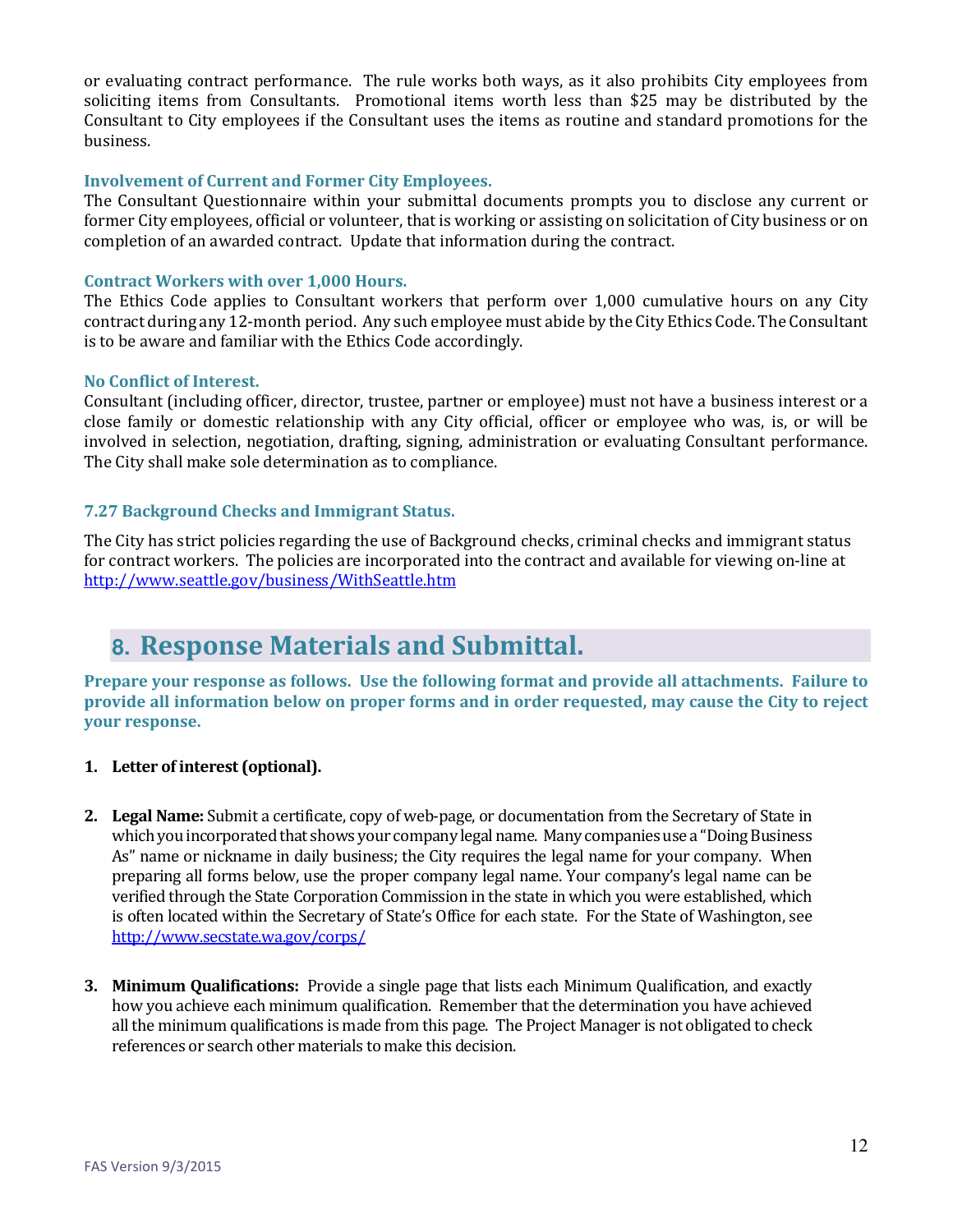4. Mandatory - Consultant Questionnaire: Submit the questionnaire with your response, even if you sent one in to the City for previous solicitation. The Consultant Questionnaire can be found here:

http://www.seattle.gov/Documents/Departments/FAS/PurchasingAndContracting/Consulting /3ConsultantQuestionnaire.docx

5. Consultant Inclusion Plan – Mandatory: You must submit the following in your response.

Click on the following link to open the Consultant Inclusion Plan: http://www.seattle.gov/Documents/Departments/FAS/PurchasingAndContracting/WMBE/Inclusi onPlan\_ConsultantContracts.docx

- 6. Mandatory Contract Exceptions: This submittal details any "Exceptions" you request to the City contract boilerplate, following all the limits provided in Section 6 of the RFP/RFQ.
- 7. Mandatory Proposal Response: This document details the forms, documents and format for your proposal response to the City. The proposal is limited to ten (10) double sided pages, exclusive of the cover letter and any of the above required mandatory information. The proposal must outline the following:
	- Consultant team organization;
	- Experience with similar projects and/or project elements; and,
	- Approach to the project.

### Package Checklist.

Your response should be packaged with each of the following. This list assists with quality control before submittal of your final package. Addenda may change this list; check any final instructions:

- **1.** Letter of Interest (optional)
- **2.** Consultant Questionnaire (see link above).
- **3.** Proof of Legal Business Name
- **4.** Minimum Qualifications Sheet
- **5.** WMBE Inclusion Plan
- **6.** Contract Exceptions (If applicable)
- **7.** Proposal Response (see Proposal Response Section, above).

### **9.** Selection Process.

- **9.1 Initial Screening**: The City will review responses for responsiveness and responsibility. Those found responsive and responsible based on an initial review shall proceed to Step 2. Equal Benefits, Minimum Qualifications, an Inclusion Plan, satisfactory financial responsibility and other elements are screened in this Step. A significant failure to perform on past City projects may also be considered in determining the responsibility of a firm.
- 9.2 Proposal Evaluation: The City will evaluate proposals using the criteria below. Responses will be evaluated and ranked or scored.

#### Evaluation Criteria:

| <b>Experience &amp; Qualifications</b> | -60% |
|----------------------------------------|------|
| Approach to the Project                | 30%  |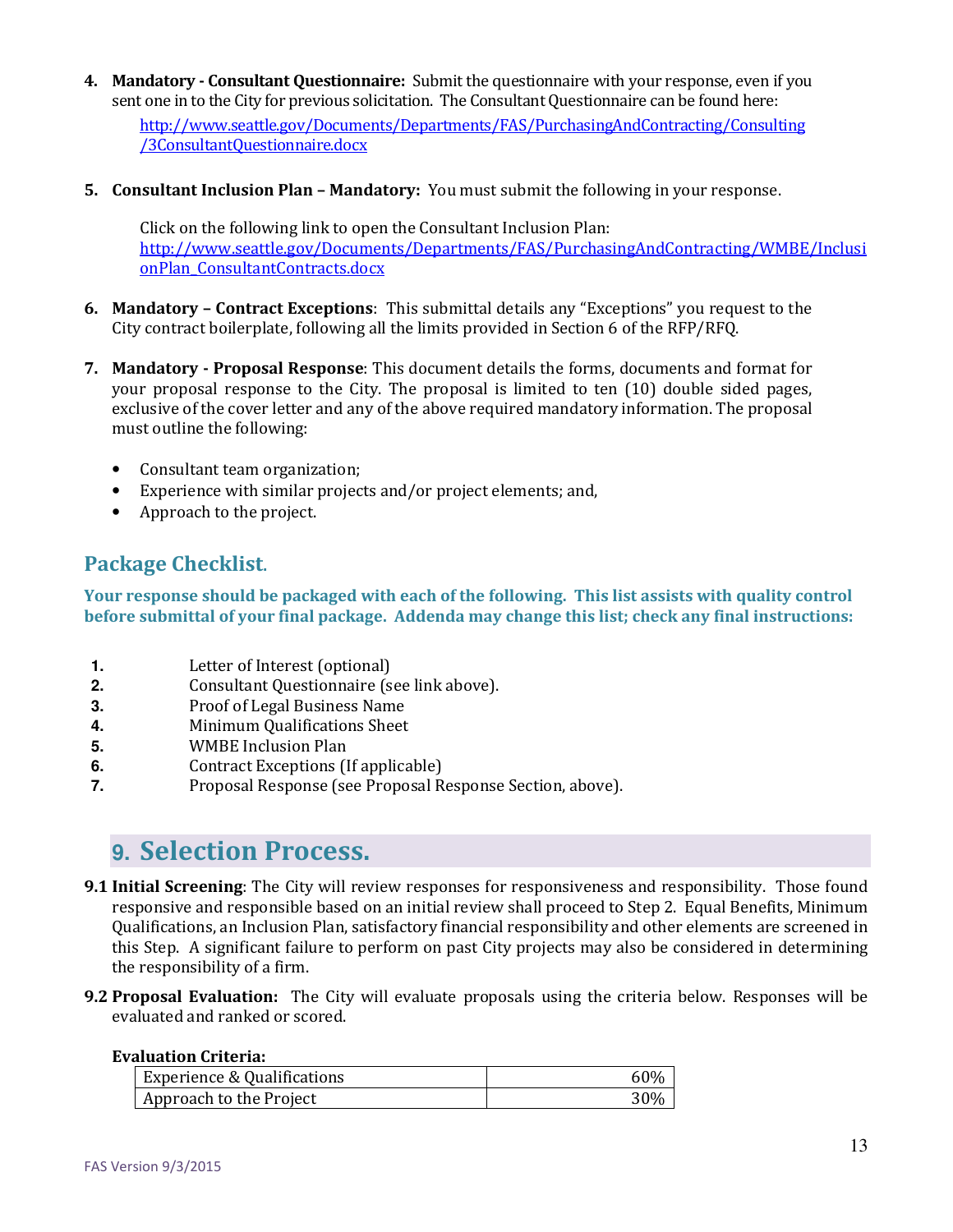| <b>Inclusion Plan</b> |              |  |
|-----------------------|--------------|--|
|                       | <b>Total</b> |  |

- **9.3 Interviews:** The City may interview top ranked firms that are most competitive. If interviews are conducted, rankings of firms shall be determined by the City, using the combined results of interviews and proposal submittals. Consultants invited to interview are to bring the assigned Project Manager named by the Consultant in the Proposal, and may bring other key personnel named in the Proposal. The Consultant shall not bring individuals who do not work for the Consultant or are not on the project team without advance authorization by the City Project Manager. If interviews are conducted, they will be worth 100 additional points.
- **9.4 References:** The City may contact one or more references. The City may use references named or not named by the Proposer. The City may also consider the results of performance evaluations issued by the City on past projects.
- **9.5 Selection:** The City shall select the highest ranked Proposer(s) for award including the interview (If applicable) and written proposal.
- 9.6 Contract Negotiations. The highest ranked Proposer will be asked to bring forward a fee schedule and pricing proposal for negotiation and discussion with the City. The City may negotiate any aspect of the proposal or the solicitation. The City does not intend to negotiate the base contract, which has been attached (See Attachments).
- 9.7 Repeat of Evaluation: If no Consultant is selected at the conclusion of all the steps, the City may return to any step in the process to repeat the evaluation with those proposals active at that step. The City shall then sequentially step through all remaining steps as if conducting a new evaluation process. The City reserves the right to terminate the process if no proposals meet its requirements.

### **10.** Award and Contract Execution.

The Project Manager will provide timely notice of intent to award to all Consultants responding to the Solicitation.

#### Protests to Project Manager.

Interested parties that wish to protest any aspect of this RFP selection process provide written notice to the City Project Manager for this solicitation. Note the City shall notify Federal Transit Administration if protesting a solicitation for contracts with FTA funds.

#### Protests – City Purchasing and Contracting Services.

The City has rules to govern the rights and obligations of interested parties that desire to submit a complaint or protest to this process. Please see the City website at http://www.seattle.gov/business/WithSeattle.htm. Interested parties have the obligation to know of and understand these rules, and to seek clarification from the City. Note there are time limits on protests, and submitters have final responsibility to learn of results in sufficient time for such protests to be filed in a timely manner.

#### Debriefs.

For a debrief, contact the City Project Manager.

#### Instructions to the Apparently Successful Consultant(s).

The Apparently Successful Consultant(s) will receive Intent to Award Letter from the Project Manager after award decisions are made by the City. The Letter will include instructions for final submittals due prior to execution of the contract.